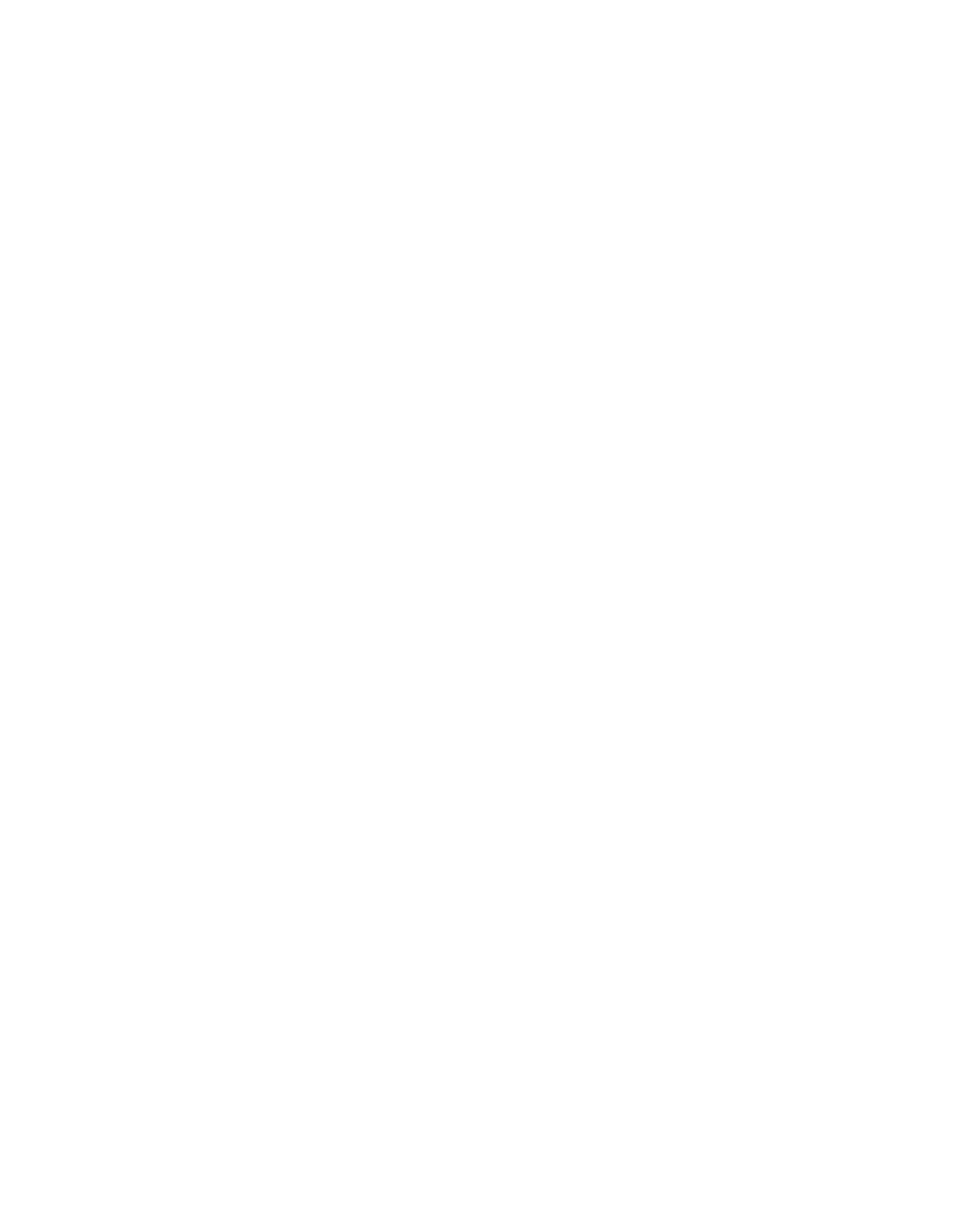- $\circ$  Providing training and technical assistance regarding selecting and implementing formative assessments, designing classroom based assessment, and using data to improve instruction and student academic achievement.
- $\circ$  Carrying out training for school personnel in techniques to help educators understand when and how to refer students affected by trauma or at risk of mental illness.
- $\circ$  Providing training to support the identification of students who are gifted and talented implementing related instructional practices
- $\circ$  Supporting instructional services provided by school libraries
- $\circ$  Providing specialized training to prevent and recognize child sexual abuse
- $\circ$  Providing professional development to promote high quality STEM instruction
- $\circ$  Developing feedback mechanisms to improve school working conditions
- $\circ$  Providing professional development focused on integrating rigorous content, CTE, and work-based learning, to prepare students for postsecondary education and the workforce.
- $\circ$  Carrying out other evidence-based activities to the extent the State (in consultation with districts) determine that such evidence is reasonably available.

# **Sec. 2104 – Reporting**

- (a) State Report
	- $\circ$  States must annually report to the Secretary
		- Describe how funding is being used to meet the purposes of Title II and selected activities improved teacher, principal, or other school leader effectiveness
		- **If funds are used to improve equitable access to teachers for low income** and minority students, how the funds have been used to that end
		- If funds are used to implement educator, principal, or other leader evaluation and support systems, the evaluation results (minus personally identifiable information).
		- Where available, annual retention rates of effective and ineffective teachers, principals, and other school leaders.
- (b) Local Educational Agency Report
	- $\circ$  Districts must provide State educational agenies such information as the State requires, which shall include the information described in Subsection (a) above.
- (c) Availability
	- $\circ$  State and districts shall be made readily available to the public.
- (d) Limitation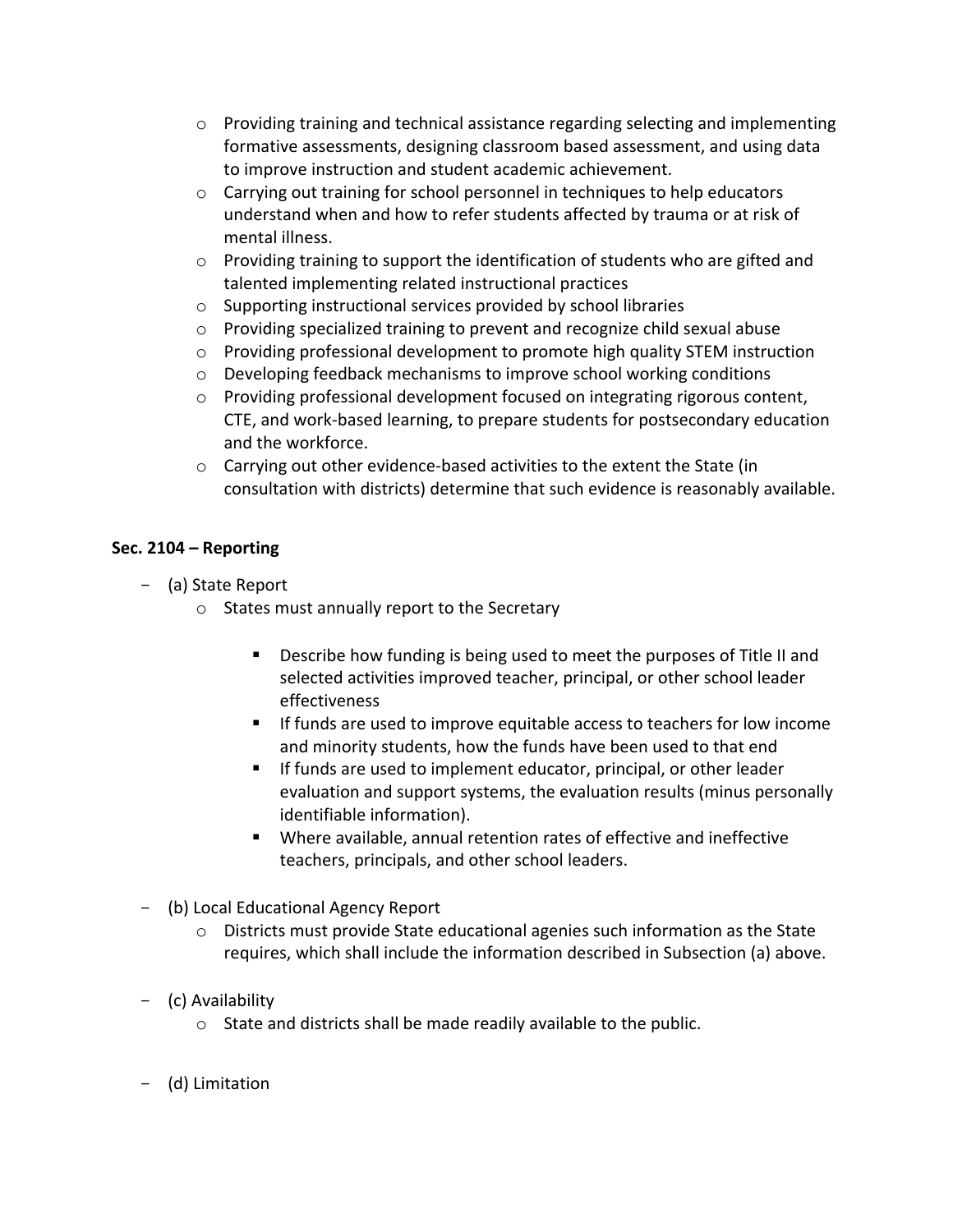$\circ$  The reports and information provided under subsections (a) and (b) above shall not reveal personally identifiable information.

# **Title II – Part B National Activities**

### **Sec. 2201 – Reservations**

- The Secretary shall reserve (from the amount appropriated under Sec. 2003(b)...\$468 million for FY17 to FY18, \$469 million for FY19, and \$489 million for FY20) –
	- $\circ$  49.1% (FY17 to FY19) and 47%v(FY20) for the Teacher and School Leader Incentive Program.
	- $\circ$  34.1% (FY17 to FY19) and 36.8% (FY20) for the Literacy Educational for All, Results for the Nation program
	- $\circ$  1.4% (FY17 to FY20) for the American History and Civics Education program
	- $\circ$  15.4% (FY17 to FY19) and 14.8% (FY20) for the Programs of National Significance.

#### **Subpart 1 – Teacher and School Leader Incentive Program**

#### **Sec. 2211 – Purposes and Definitions**

- $-$  (a)  $-$  Purposes
	- $\circ$  Assist States, LEAs, and nonprofit organizations to develop, implement, improve, or expand performance based compensation or human capital management
	- systems for teachers, principals, or other school leaders

 $-$ catOFS $A$ 

 $\circ$  Study and review performance based compensation systems or human capital management systems for teachers, principals, or other school leaders to evaluate their effectiveness, fairness, quality, consistency and reliability.

Leadincr

- (b) Definitions
	- $\circ$  Defines the following terms:
		- **Eligible Entity (SEAs, LEAs, Bureau of Indian Education or partnership of** same)
		- High-Need School
		- **E** Human Capital Management System
		- Performance–Based Compensation System

# Sec. 2212 – Teacher and School Leader Incentive Fund Grants

- (a) Grants Authorized
	- $\circ$  Authorizes the Secretary to award competitive grants to eligible entities to develop, improve, or expand performance based compensation systems or human capital management systems.
- (b) Duration of Grants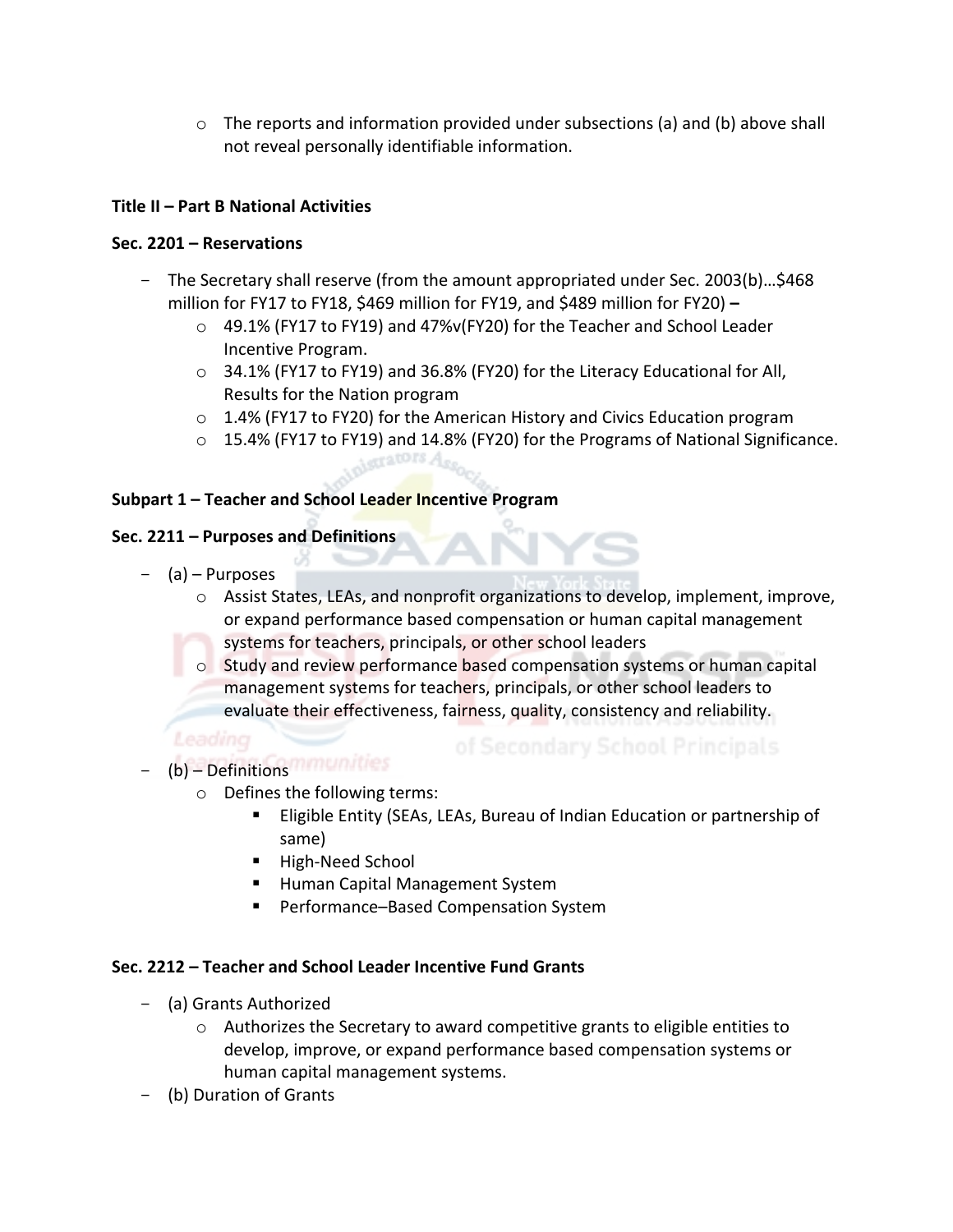- $\circ$  Grant awards shall not exceed three years
- $\circ$  Grants may be renewed for a period of not more than two years if the grantee demonstrates they are effectively using the funds
- $\circ$  Districts may only receive a TIF grant twice.
- (c) Applications
	- $\circ$  Among other issues, the application must describe the performance-based compensation system or human capital management system to be developed or implemented; significant student access gaps to effective teachers, principals, or other leaders; evidence of the support and commitment from teachers, principals, or other school leaders, which may include charter school leaders, for activities to be supported by the grant; how a fair, valid, reliable and objective process will be used to evaluate performance; districts/school to be served; effectiveness of the teachers, principals, or other leaders in the school to be served; implementation timeline and more.
- (d) Award Basis
	- $\circ$  Secretary must give priority to en eligible entity that concentrates on professionals in high needs schools
	- $\circ$  Secretary shall ensure equitable distribution of grants, including the distribution between urban and rural areas
- $-$  (e) Use of Funds
	- o In general, the grants funds shall be used to develop, implement, improve, or expand, in collaboration with teachers, principals, other school leaders, and members of the public, a performance based compensation system or human capital management system.
	- o Authorized Activities, include:

**COL** 

• Developing or improving an evaluation and support system that uses fair measures, differentiates supports

Leading • Conducting outreach within the district or State to gain input on Learning Comm how to construct the system

- Providing principals/other school leaders with balanced autonomy to make budgeting, scheduling, and other school level decisions, including staffing decisions
- Implementing a differentiated salary structure with certain specifications;
- Improving the district's process for recruitment, slection, placement, and retention of effective teachers, principals, or other school leaders
- Instituting career advancement opportunities characterized by increased responsibility and pay that reward effectiveness
- (f) Matching Requirement
	- $\circ$  Grantees must provide, from non-federal sources, an amount equal to 50% of the grant (including in-kind).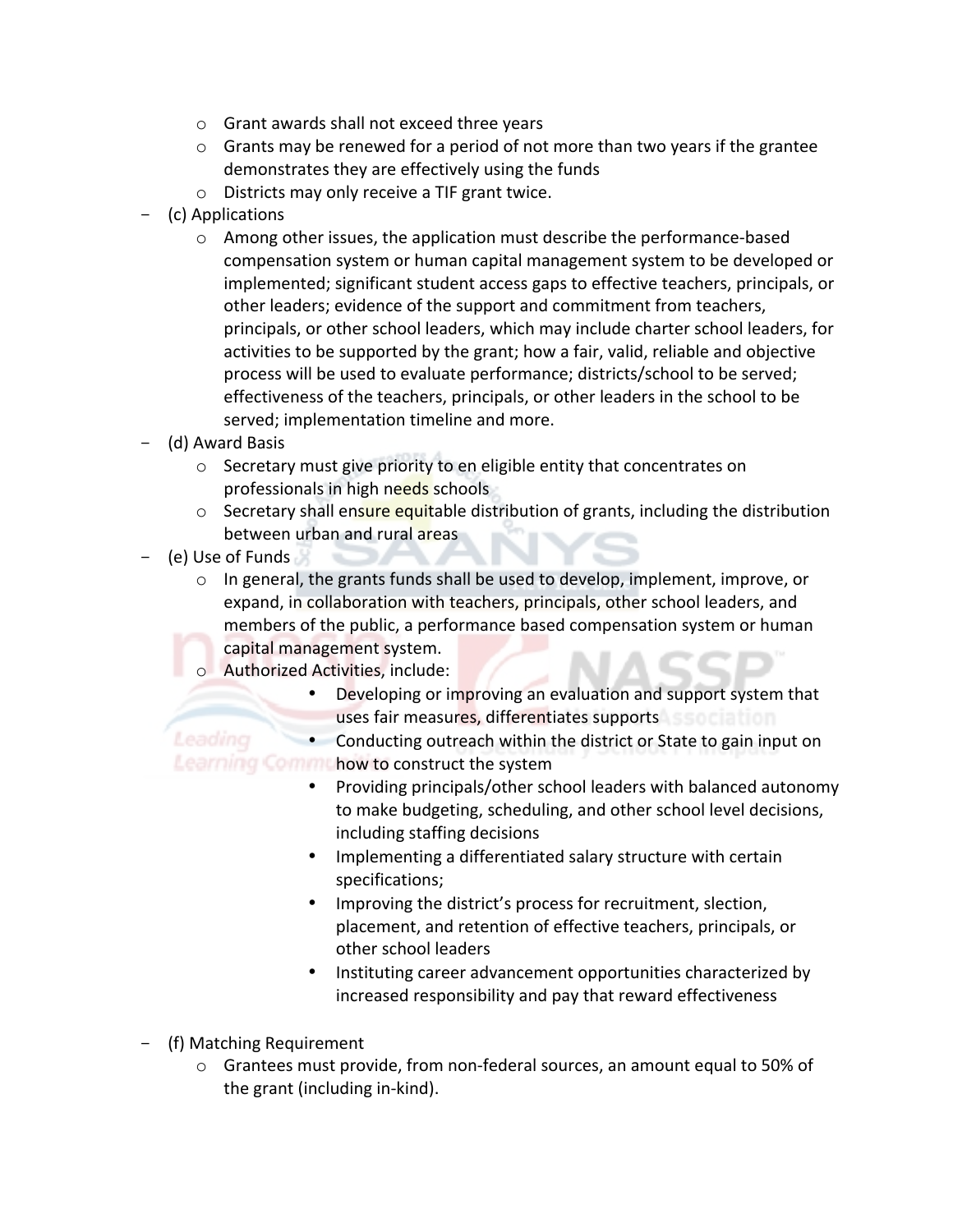- $-$  (g) Supplement Not Supplant
	- $\circ$  Grant funds provided under this subpart shall be used to supplement, not supplant, other Federal or State funds available to carry out activities described in this subpart.

### **Sec. 2213 – Reports**

- (a) Activities Summary
	- $\circ$  Grantees must provide the Secretary with a summary of the activities assisted under the grant.
- (b) Report
	- o Secretary must submit and annual report to Congress, including information about, and provided by, grantees; student academic achievement, and as applicable growth data from participating schools.
- (c) Evaluation and Technical Assistance
	- $\circ$  Secretary may reserve up to 1% of funds for technical assistance and program evaluation (through IES).
	- o Evaluation must examine program effectiveness in improving academic achievement, satisfaction of participating professionals; extent the program assisted with recruiting and retaining high quality teachers, principals and other school leaders

Z NASSF

#### Subpart 2 – Literacy Education for All, Results for the Nation

#### **Sec. 2221 – Purposes and Definitions**

- **(a) Purposes**
	- o Improve academic achievement in reading and writing by focusing on comprehensive literacy instruction from early ed to grade 12.
	- $\circ$  Enable states to provide targeted subgrants to early childhood programs and school districts and their public and private partners to implement evidence based program to ensure high quality literacy instruction for students most in need.

# - **(b) Definitions**

- $\circ$  Defines the following terms:
	- Comprehensive Literacy Instruction
	- **Eligible Entity (SEA make subgrants LEAs, qualified early learning** programs)
	- **E** High-Need School

#### Sec. 2222 – Comprehensive Literacy State Development Grants

- (a) Grants Authorized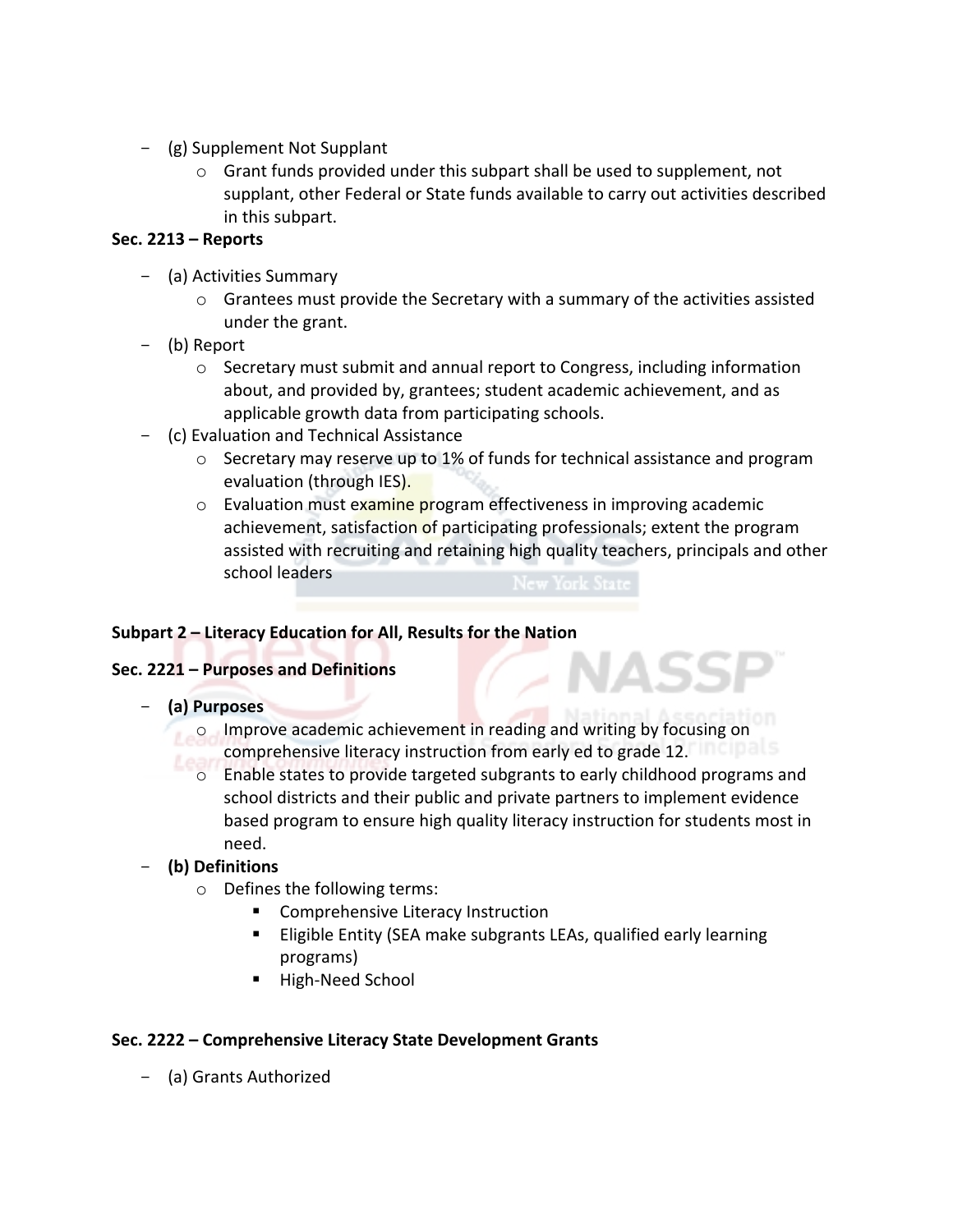- $\circ$  Authorizes the Secretary to award competitive grants to State educational agencies to provide sub-grants to eligible entities serving a diversity of geographic areas.
- (b) Reservation
	- $\circ$  Secretary shall reserve
		- Not more than 5% for national activities, including a national evaluation, technical assistance and training, data collection and reporting;
		- One half of 1% for the Sec. of the Interior to carry out the program at Bureau of Indian Education schools
		- One half of 1% for outlying areas to carry out the program
- (c) Duration of Grants
	- $\circ$  Grant awards shall be no more than 5 years
	- $\circ$  Grants may be renewed for an additional 2 year period upon termination of the initial period if the grantee demonstrates adequate progress and that extending the grant is necessary to carry out the grant objectives<br>
	also carry out the grant objectives
- (d) State Applications (SEA in collaboration w/State early learning agency re ECE)
	- $\circ$  State application, must include:
		- Literacy needs assessments
		- How State will develop a comprehensive literacy plan
		- Implementation plan
			- Assurance grant funds will be used for program purpose, including not less than 15 percent for State and local programs pertaining to children from birth through kindergarten entry
		- lacktriangless than 40 percent for State and local programs focused on Kindergarten through grade 5

Leading

- Learning C Not less than 40 percent for State and local programs focused on grades 6 through 12;
	- **E** Assurance of priority focus on families at or below 200 percent of Federal poverty line
- (e) Priority
	- $\circ$  Secretary shall give priority to SEAs using funds for evidence-based activities (as defined in the ESSA).
- (f) State Activities
	- $\circ$  95% of funds must be sub-granted based on sub-grantees needs assessment
	- $\circ$  State may reserve 5% for activities identified through the needs assessment and comprehensive literacy plan, including providing technical assistance, coordinating with institution of higher education and enhancing pre-service courses for students preparing to teach children from birth through grade 12; reviewing and updating licensure and certification requirements in the area of literacy instruction; making information publicly available about promising literacy instructional practices; program monitoring and implementation.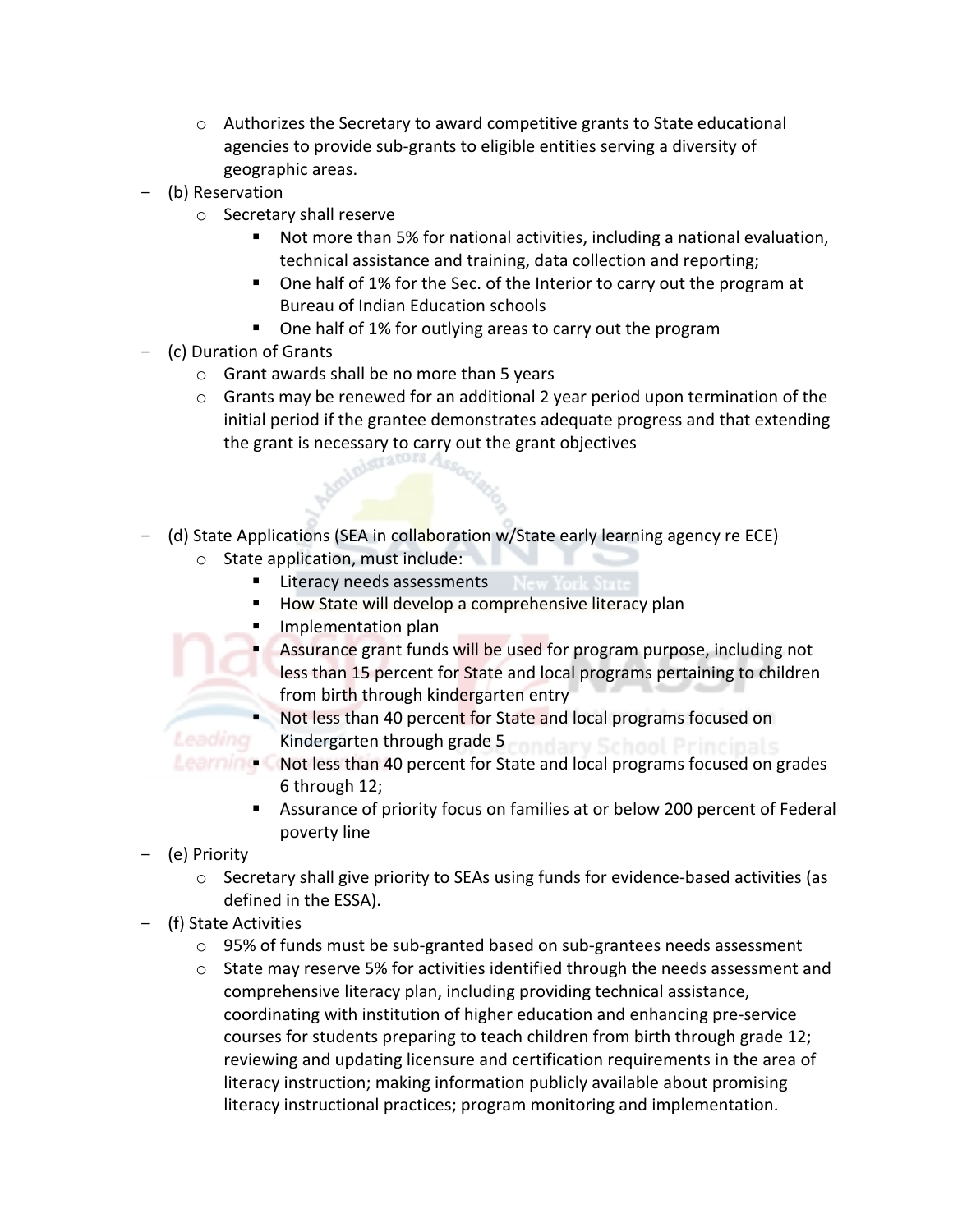$\circ$  After addressing the activities above, States may use remaining funding for developing literacy coach training programs and training literacy coaches; and administering and evaluating activities authorized by the program.

# Sec. 2223 - Subgrants to Eligible Entities in Support of Birth Through Kindergarten Literacy

- (a) Subgrants
	- $\circ$  Authorizes SEAs to aware subgrants on a competitive basis
	- $\circ$  States determine subgrant terms not to exceed 5 years.
	- $\circ$  Subgrants must be of sufficient size and scope to carryout high quality literacy initiatives
- (b) Local Applications
	- $\circ$  Local applications must include a description of:
		- How the funds will be use to enahance language and literacy development and school readiness from birth to K entry, and to prepare and provide ongoing assistance to staff in the program, including through high quality professional development
		- **E** How the activities will be coordinated with comprehensive literacy instruction at the  $K-12$  levels; and how the funds will be used to evaluate success;
- (c) Priority
	- $\circ$  States must prioritize evidence-based activities as defined in the ESSA.
- (d) Local Uses of Funds
	- $\circ$  Deliver high quality professional development for early childhood educators, teachers, principals, other school leaders, paraprofessionals, and other professionals
	- $\circ$  Train providers and personal to deliver evidence-based ECE literacy initiatives
	- $\Box$  Coordinate the involvement of families, program staff, principals, and other
	- school leaders, and other professionals

# Sec. 2224 Subgrants to Eligible Entities in Support of Kindergarten through Grade 12 Literacy

- (a) Subgrants to Eligible Entities
	- $\circ$  Authorizes SEAs to award competitive subgrants to eligible entities
	- $\circ$  States determine subgrant terms not to exceed 5 years.
	- $\circ$  Subgrants must be of sufficient size and scope to carryout high quality literacy initiatives
	- $\circ$  Application must include a needs assessment; how grantee will provide high quality professional development to K-12 professionals; how children that need literacy interventions will be identified; how the school will coordinate with early childhood education programs and activities.
- (b) Priority
	- $\circ$  States must prioritize evidence-based activities as defined in the ESSA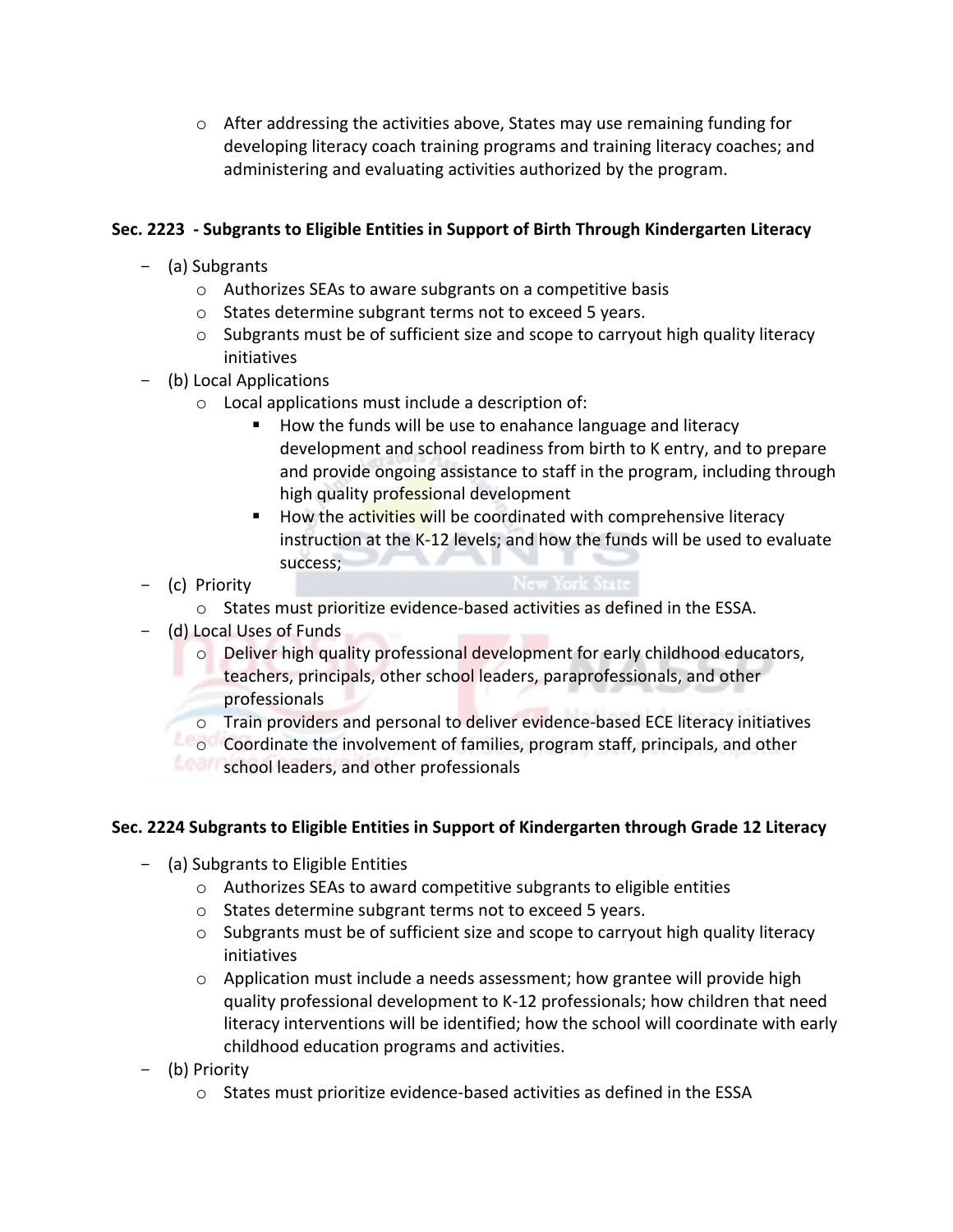- (c) Local Uses of Funds for Kindergarten through Grade 5
	- $\circ$  Develop/implement comprehensive literacy instruction plan for students K-5
	- $\circ$  Providing high quality professional development opportunities for K-12 professionals
	- $\circ$  Training principals, specialized instructional personnel and others to administer and evaluate K-5 literacy initiatives
	- $\circ$  Coordinate the involvement of ECE program staff, principals, and others in the literacy development of children K-5.
- (d) Local Uses of Funds for Grades 6 through 12
	- $\circ$  Develop/implement comprehensive literacy instruction plan for students grades 6 to 12
	- $\circ$  Training principals, specialized instructional personnel, other professionals to support, develop, administer, and evaluate high quality comprehensive literacy instruction initiatives for grades 6 to 12.
	- $\circ$  Assessing quality of adolescent comprehensive literacy instruction as part of a well-rounded education
	- $\circ$  Providing time for teachers to meet and plan comprehensive literacy instruction
	- $\circ$  Coordinating involvement of relevant professionals
- (e) Allowable Uses
	- $\circ$  In addition to the activities described in (c) and (d), grantees may carry out the following K12 activities, recruiting, placing and training literacy coaches, connecting out-of-school opportunities to in-school learning; training families and caregivers; providing a multi-tier support system; forming a school literacy team; providing time for teachers and other staff to meet and plan literacy instruction. Z NASSI

#### Sec. 2225 - National Evaluation

- (a) National Evaluation
	- $\circ$  Directs the Institute of Educational Sciences to conduct a national evaluation of the program
- (b) Program Improvement
	- $\circ$  Directs the Secretary to provide the evaluation findings to SEAs, subgrantees, congressional education committees, and the public.

Sec. 2226 Innovative Approaches to Literacy

- (a) In General
	- $\circ$  Authorizes the Secretary to make competitive grants to eligible entities for the purpose of promoting literacy programs in low income communities focused on developing and enhancing effective school library programs; early literacy services, including pediatric literacy; and programs that provide high-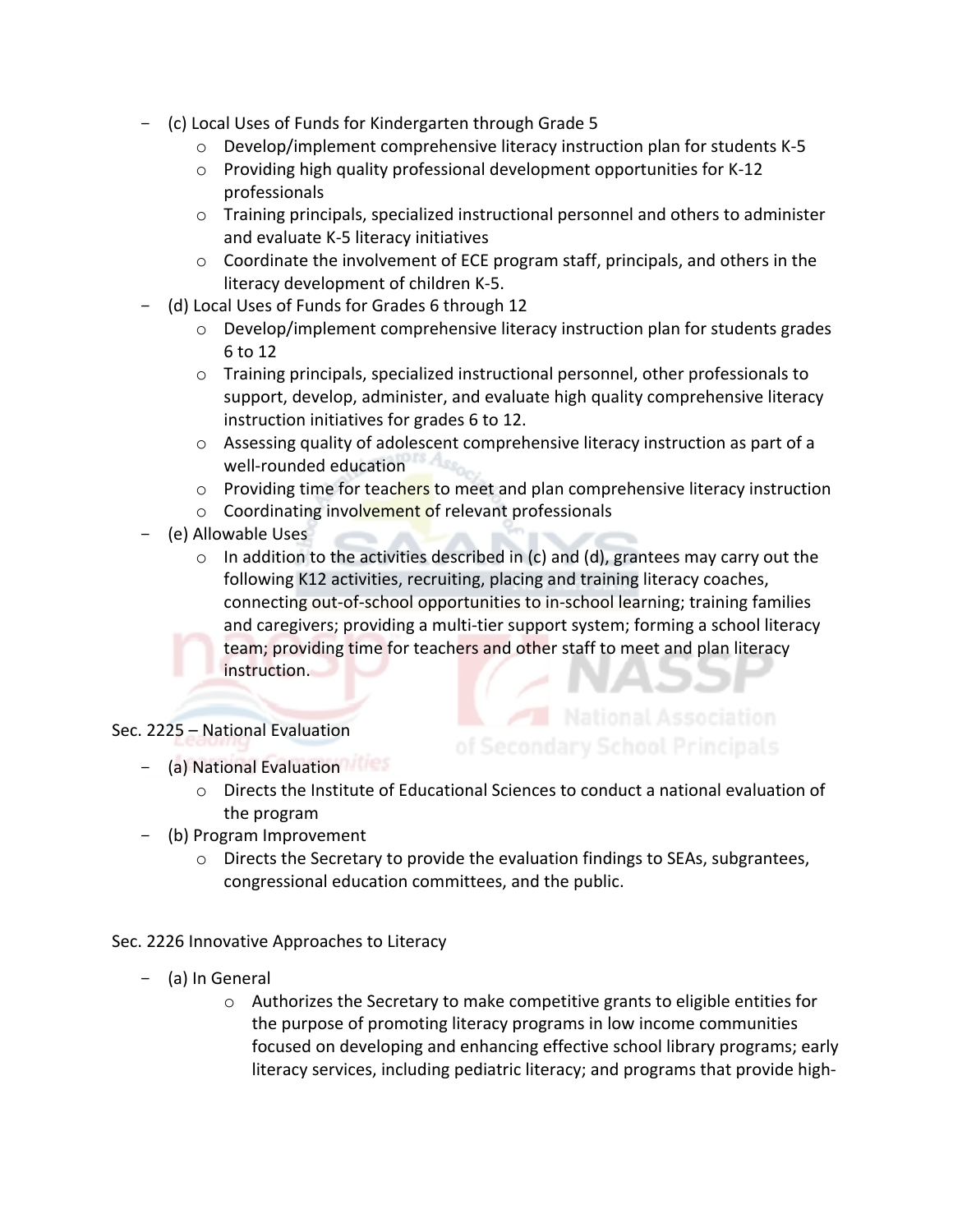quality books on a regular basis to children and adolescents from low-income communities. 

- (b) Definitions
	- $\circ$  Defines the following terms:
		- Eligible Entity (LEA >20% of students from families below the poverty line, consortium of such LEAs, BIE, or eligible national non-profit organization)

#### **Subpart 3 – American History and Civics Education**

#### **Sec. 2231 Program Authorized**

- (a) In General
	- $\circ$  Authorizes the Secretary to carry out a an American history and civics education program to improve the quality of American history, civics, and government education; and the quality of the teaching of American history, civics, and government in elementary and secondary schools.
- (b) Funding Allotment

!

- o The Secretary shall allocate:
	- 26% of program funding for the Presidential and Congressional Academies for American History and Civics Program
	- 74% of program funding for National activities.

#### **Sec. 2232 Presidential and Congressional Academies for American History and Civics**

- (a) In General
	- $\circ$  The Secretary may award competitive grants to establish Presidential Academies for Teaching of American History and Civics. And Congressional Academies for Students of American History and Civics. The Third Children History and Civics.
- (b) Application
	- $\circ$  Applicants shall submit an application to the Secretary at such time and such manner as the Secretary reasonably requires.
- (c) Eligible Entity:
	- $\circ$  Institutions of higher education or nonprofit educational organizations, museums, libraries, or research centers with demonstrated expertise or a consortium of same.
- (d) Grant Terms
	- $\circ$  Grans shall not exceed 5 years.
- (e) Presidential Academies
	- $\circ$  Funds may be used for establishing a Presidential Academy that offers a seminar or institute for teachers of American history or civics.
	- $\circ$  Each year the academy shall select between 50 and 300 teachers to attend the seminar or institute.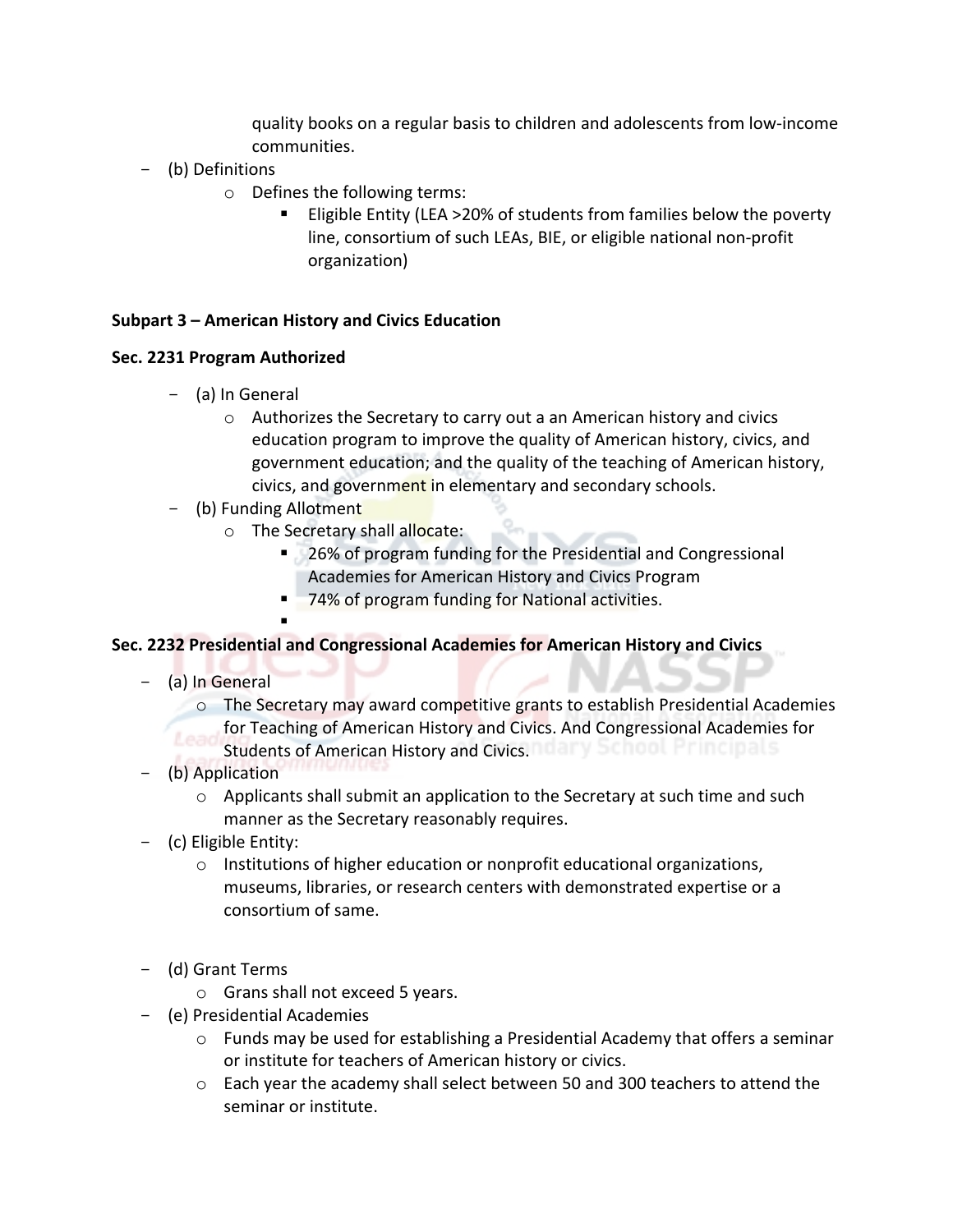- $\circ$  Teachers will be awarded a fixed stipend.
- $\circ$  Priority given to applicants that coordinate/align with National Park Service National Centennial Parks.
- (f) Congressional Academies
	- $\circ$  Funds may be used to establish a Congressional Academy that offers a seminar or institute to outstanding students of American history and civics.
	- o Each year the academy shall select between 100 and 300 eligible students to attend the seminar or institute.
	- $\circ$  Students will be awarded a fixed stipend.
- $-$  (g) Matching Funds
	- $\circ$  100% match required. Secretary may waive the match.

#### Sec. 2233 National Activities

- (a) Purpose
	- $\circ$  Promote new and existing evidence based strategies to encourage innovative American history, civics, and government, and geography instruction, learning strategies and professional development activities
- (b) In General
	- $\circ$  Authorizes the Secretary to award competitive grants for purpose described above
- (c) Program Period and Diversity of Projects **All Automal Association** 
	- **France Grants may not exceed three years. The Secretary may renew for one additional two-year period.** 
		- o Secretary must ensure geographically diverse distribution.
- (d) Application
	- o Process determined by Secretary
- (e) Eligible Entities
	- $\circ$  Institutions of higher education, or other non profit or for profit organizations with demonstrated expertise in the development of evidence based approaches to improving the quality of teaching and learning in these subject areas.

#### **Subpart 4 – Programs of National Significance**

Sec. 2241 Funding Allotment

- The Secretary
	- $\circ$  shall use not less than 74 percent to carry out activities under section 2242 (supporting effective educator development);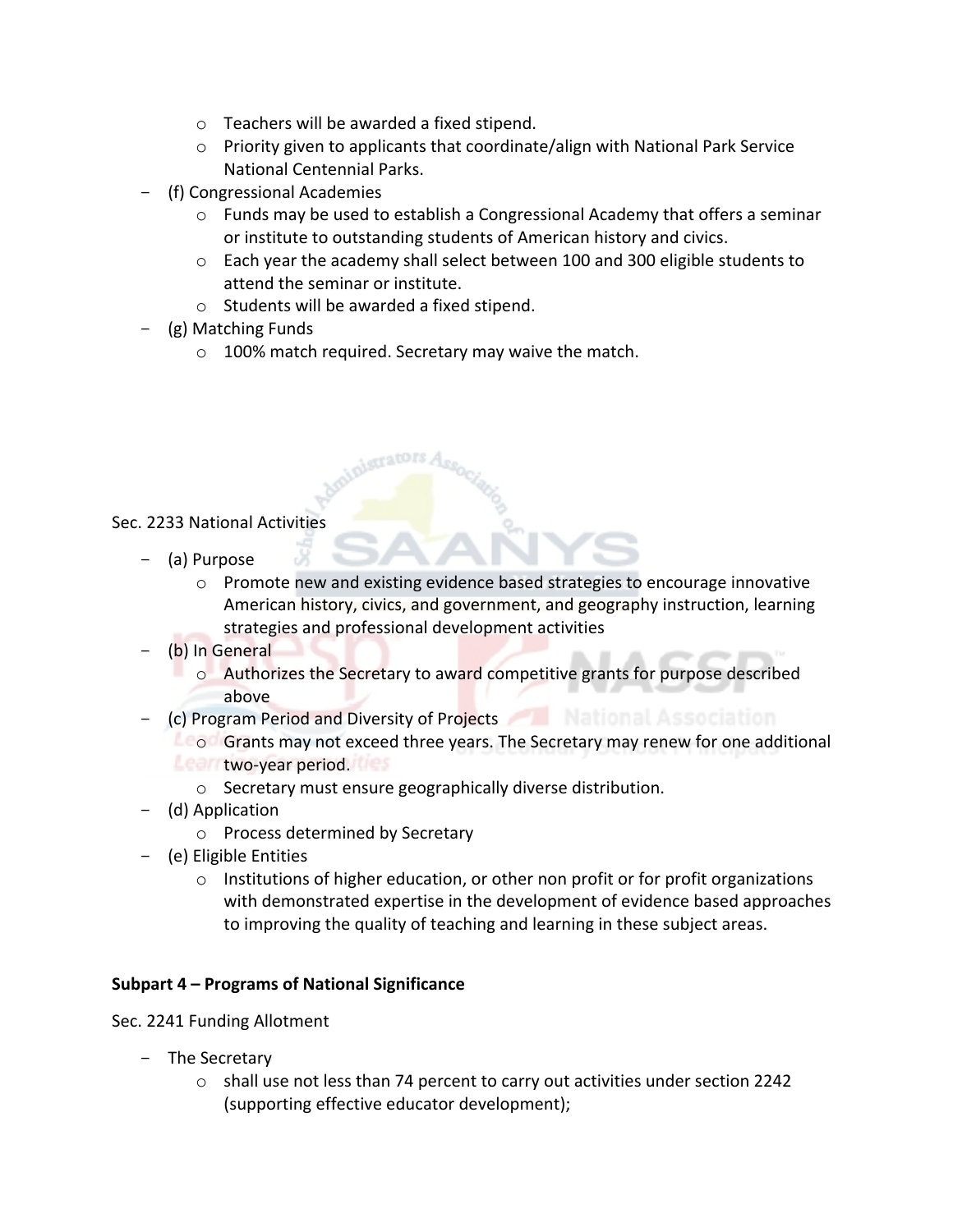- $\circ$  shall use not less than 22 percent to carry out activities under section 2243 (school leader recruitment and support);
- $\circ$  shall not use less than 2 percent to carry out activities under section 2244 (technical assistance and national evaluation); and
- $\circ$  may reserve not more than 2 percent to carry out activities under section 2245 (STEM master teacher corps).

# **Sec. 2242 Supporting Effective Educator Development**

- (a) In General
	- $\circ$  The Secretary may award competitive grants for providing teachers, principals, or other school leaders from nontraditional preparation and certification routes or pathways to serve in tradition ally underserved local educational agencies; evidence based professional development; providing teachers, principals, or other school leaders with professional development to enhance the provision of postsecondary coursework through dual or concurrent enrollment programs and early college high school settings; other professional development that may lead to an advanced credential.
- (b) Program periods and Diversity of Projects
	- $\circ$  Awards may be no longer than 3 years
	- $\circ$  Secretary shall pursue geographic diversity of grants
- (c) Cost Sharing
	- o Annual match of 25% required
- (d) Application
	- $\circ$  Secretary determines applications parameters and timing.
- (e) Priority
	- $\circ$  Priority given to implementation of evidence based activities as defined in the ESSA.
	- **LEOF** Eligible entities: institutions of higher education, national non profit organization with a demonstrated record in the area, the Bureau of Indian Education, partnership of these organizations and a for-profit entity.

# **Sec. 2243 School Leader Recruitment and Support**

- (a) In General
	- $\circ$  Authorizes the Secretary to award competitive grants to improve recruitment, preparation, placement, support, and retention of effective principals and other school leaders in high-need schools.
- (b) Program Periods and Diversity of Projects
	- $\circ$  Grants may be for no more than five years
	- $\circ$  Secretary may renew the grants for one additional two-year period
- (c) Cost Sharing
	- $\circ$  Grantees must provide 25% annual match. May be waived by the Secretary.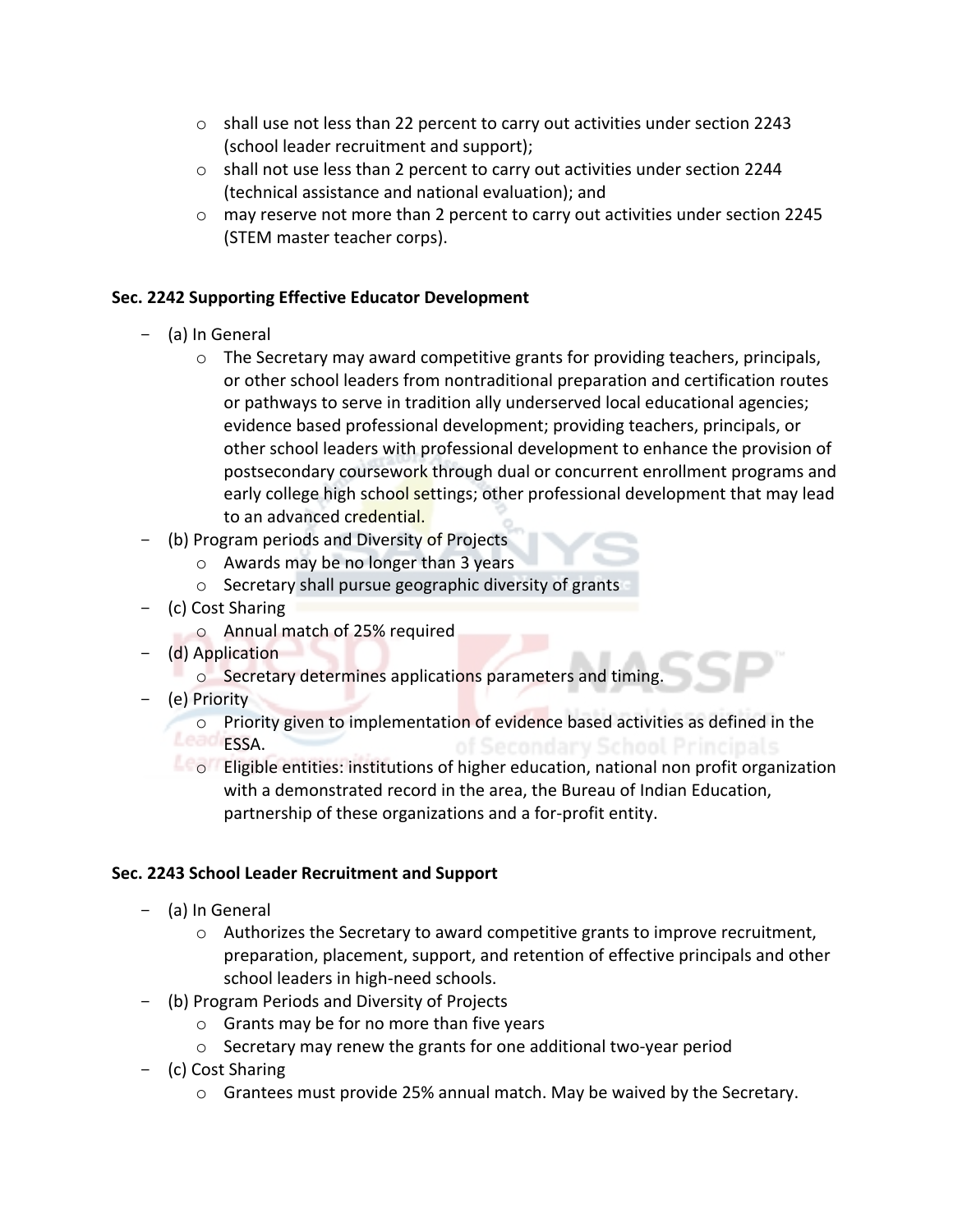- (d) Applications
	- $\circ$  Secretary determines timing and content of applications.

olegrators Ass

- (e) Priority
	- $\circ$  Secretary must give priority to entities with a record of preparing or developing principals who have improved school level student outcomes; have become principals in high need schools; remain principals in high need schools for multiple years; and pursue evidence based activities
- (f) Definitions
	- $\circ$  Defines the following terms:
		- **Eligible Entity (LEA, educational service agencies, SEA, Bureau of Indian** Education, partnership of same)
		- **E** High Need School

#### Sec. 2244 Technical Assistance and National Evaluation

- $-$  (a) In general
	- $\circ$  The Secretary shall establish a comprehensive center on students at risk of not attaining full literacy skills due to a disability and may provide technical assistance (directly or through grants or contracts) to States, LEAs carrying out activities under this program. The Secretary may also carry out evaluation of activities by States and LEAs under this program (conducted by IES).
- (b) Purposes
	- $\circ$  The Comprehensive Center shall identify or develop free or low-cost assessment tools for identifying students at risk of not attaining full literacy skills due to a disability, including dyslexia impacting reading or writing, or developmental delays. The Center shall also identify evidence-based literacy instruction strategies and accommodations, including assistive technologies; provide families with information to assist such students, identify or develop relevant professional development, and disseminate the center's products to SEAs, LEAs, regional agencies, and schools.

#### Sec. 2245 STEM Master Teacher Corps

- (a) In general
	- $\circ$  The Secretary may award grants to SEAs to support the development of a Statewide master teacher corps; or SEAs or non-profit organizations in partnership with SEAs to support implementation, replication or expansion of STEM professional development programs in school across the State through collaboration with school administrators and principals.
- (b) STEM Master Teacher Corps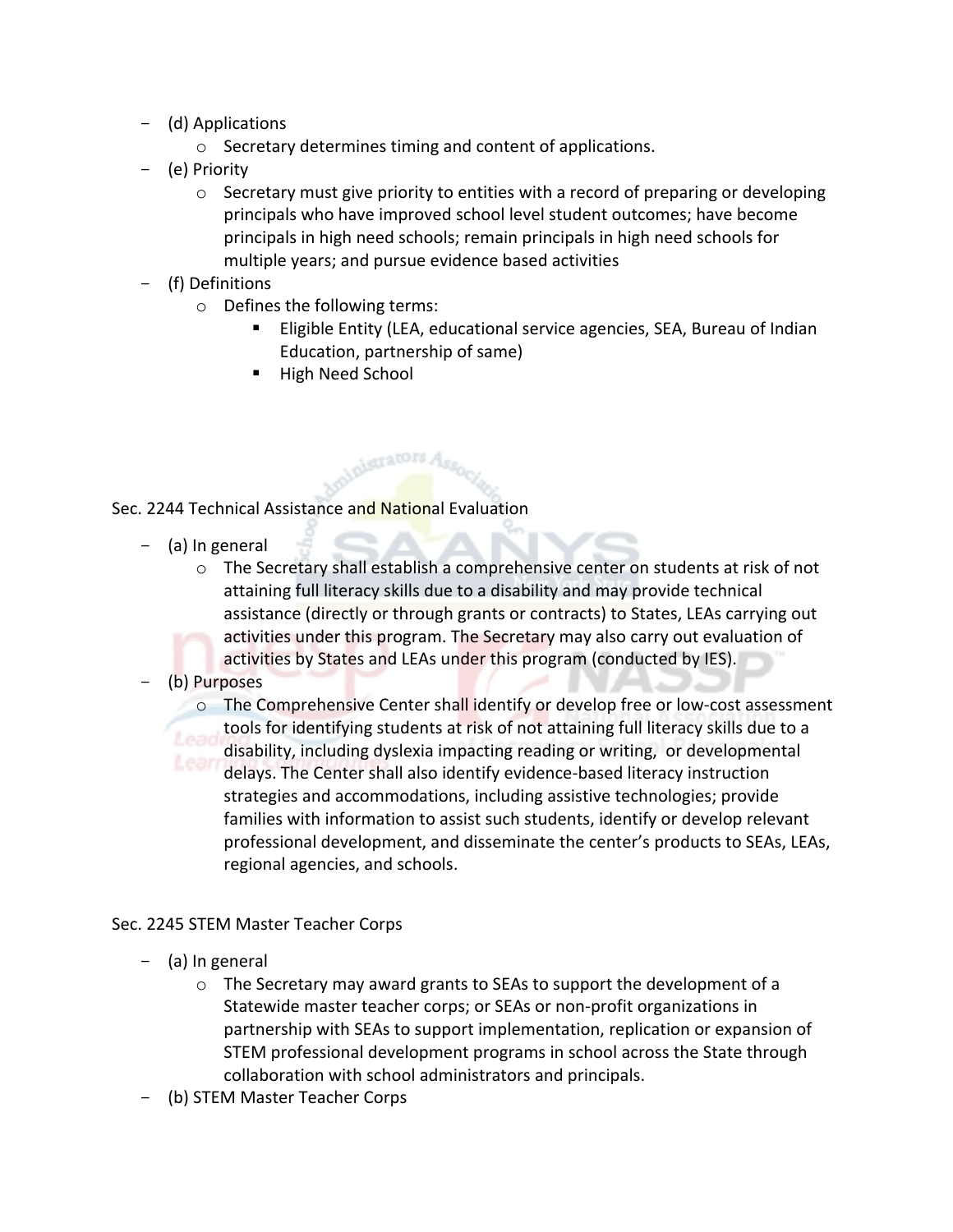$\circ$  means a State-led effort to elevate the status of the science, technology, engineering, and mathematics teaching profession by recognizing, rewarding, attracting, and retaining outstanding science, technology, engineering, and mathematics teachers, particularly in high-need and rural schools.

#### **Part C** – General Provisions

#### **Sec. 2301 Supplement, Not Supplant**

- Must Supplement, not supplant funding
- -

#### **Sec. 2303 Rules of Construction**

- (a) Prohibition Against Federal Mandates
	- $\circ$  Secretary/Federal government may not mandate content, materials, curriculum, program of instruction, academic standards, or academic assessments
	- $\circ$  Secretary/Federal government may not mandate teacher, principal, or other school leader evaluation
	- $\circ$  Secretary/Federal government may not mandate specific definition of teacher, principal, or other school leader effectiveness
	- $\circ$  Secretary/Federal government may not mandate teacher, principal, or other school leader professional standards, certification or licensing.
- (b) School or District Employees
	- o Title II shall not alter or affect rights afforded to employees under Federal, State, or local laws and regulations.

# *Title III* — *Language Instruction for English Learners and Immigrant Students*

# a. **Funding Levels:**

- i.  $$756,332,450$  for fiscal year 2017
- ii. \$769,568,267 for fiscal year 2018
- iii. \$784,959,633 for fiscal year 2019
- iv. \$884,959,633 for fiscal year 2020

# b. **Operation**

- i. Each SEA receiving a formula grant may reserve up to 5% of funds for:
	- 1. Establishing and implementing standardized statewide entrance and exit procedures, including a requirement that all students who may be English learners are assessed for such status within 30 days of enrollment in a school in the State.
	- 2. Providing effective teacher and principal preparation,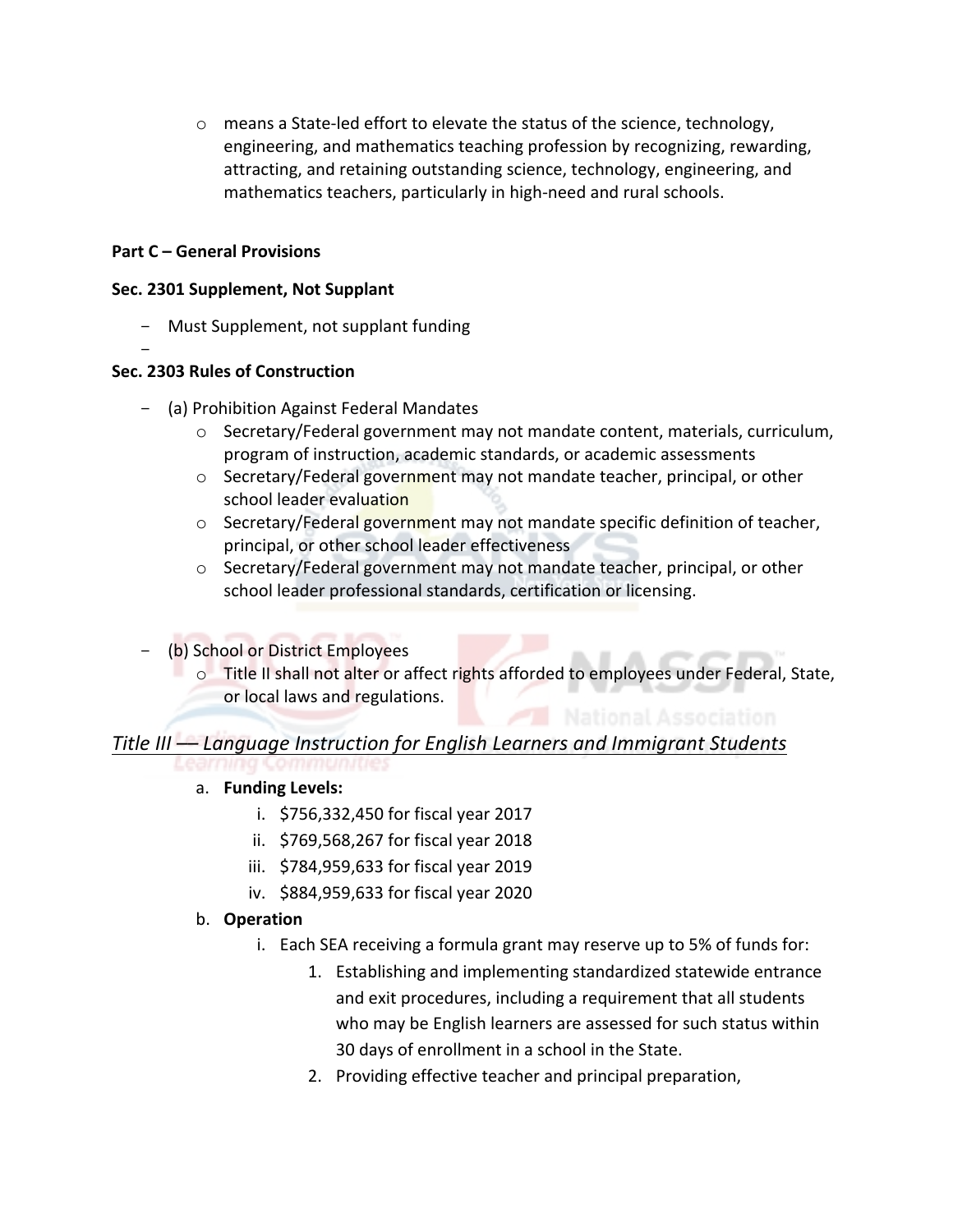- 3. Planning, evaluation, administration, and interagency coordination related to the sub- grants.
- 4. Technical assistance
- 5. Providing recognition, which may include providing financial awards, to recipients of sub-grants that have significantly improved the achievement and progress of English learners in meeting the state-designed long term goals
- c. **Direct Administrative Expenses** An SEA may use not more than 50% of such amount or \$175,000, whichever is greater, for the planning and direct administrative costs
- d. **State Allotments** The Secretary must allot 80% of the remaining funds as the number of English learners in the State bears to the number of English learners in all States
- e. **State and Specially Qualified Agency Plans** Each State educational agency and specially qualified agency that desires a grant must submit a plan to the Secretary.
- f. **Sub-grants to Eligible Entities** A State educational agency can only sub-grant to an entity if the entity agrees to expend the funds to improve the education of English learners by assisting the children to learn English and meet the challenging State academic standards. Up to 2% of funds may be used for administrative purposes. They may use remaining funds for:
- i. Developing and implementing new language instruction educational programs and academic content instructional programs, including early childhood education programs, elementary school programs, and Learning C secondary school programs.
	- ii. Carrying out highly focused, innovative, locally designed activities to expand or enhance existing language instruction educational programs and academic content instructional programs
	- iii. Implementing, within an individual school, school-wide programs for restructuring, reforming, and upgrading all relevant programs, activities, and operations relating to language instruction educational programs and academic content instruction
	- iv. Implementing agency-wide programs for restructuring, reforming, and upgrading all relevant programs, activities, and operations relating to language instruction educational programs and academic content instruction
	- g. **Supplement, Not Supplant**

Leading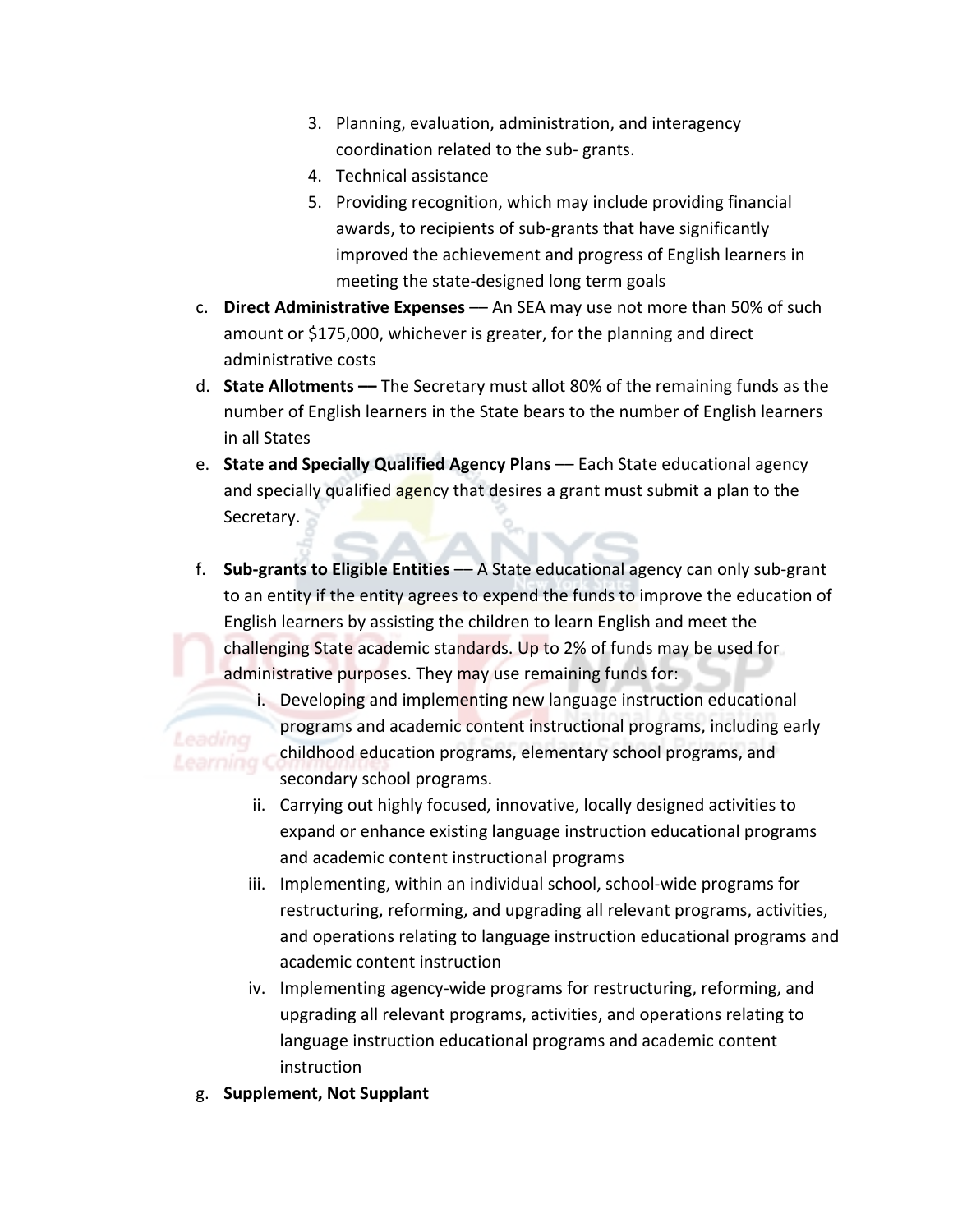i. Federal funds must be used to supplement the level of Federal, State, and local public funds that, in the absence of such availability, would have been expended for programs for English learners and immigrant children and youth and in no case to supplant such Federal, State, and local public funds.

# h. National Professional Development Project

i. The Secretary must use funds to award 5-year competitive grants "to institutions of higher education or public or private entities with relevant experience and capacity (in consortia with State educational agencies or local educational agencies) to provide for professional development activities that will improve classroom instruction for English learners and assist educational personnel working with English learners to meet high professional standards, including standards for certification and licensure as teachers who work in language instruction educational programs or serve English learners."

# *Title IV – 21st Century Skills*

Leading

Learning Con

- b. **Part A** Student Support and Enrichment Grants
	- **i.** Authorization levels
		- 1. \$1,650,000,000 for FY 2017
		- 2.  $$1,600,000$  FY  $2018 2020$
		- ii. **Purpose** –– The purpose of this subpart is to improve students' academic achievement by increasing the capacity of States, local educational agencies, schools, and local communities to: **Figure** 
			- 1. Provide all students with access to a well-rounded education;
			- 2. Improve school conditions for student learning; and
			- 3. Improve the use of technology in order to improve the academic achievement and digital literacy of all students.

#### iii. Formula Grants to States

- 1. Reservations From the total appropriations, the Secretary must reserve .05% for rural areas, .05% for the Secretary of the Interior for schools operated or funded by the BIE, and 2% for technical assistance and capacity building.
- 2. The Secretary must allot the remaining money to each State based on the amount the State received under the Title I, Part A formula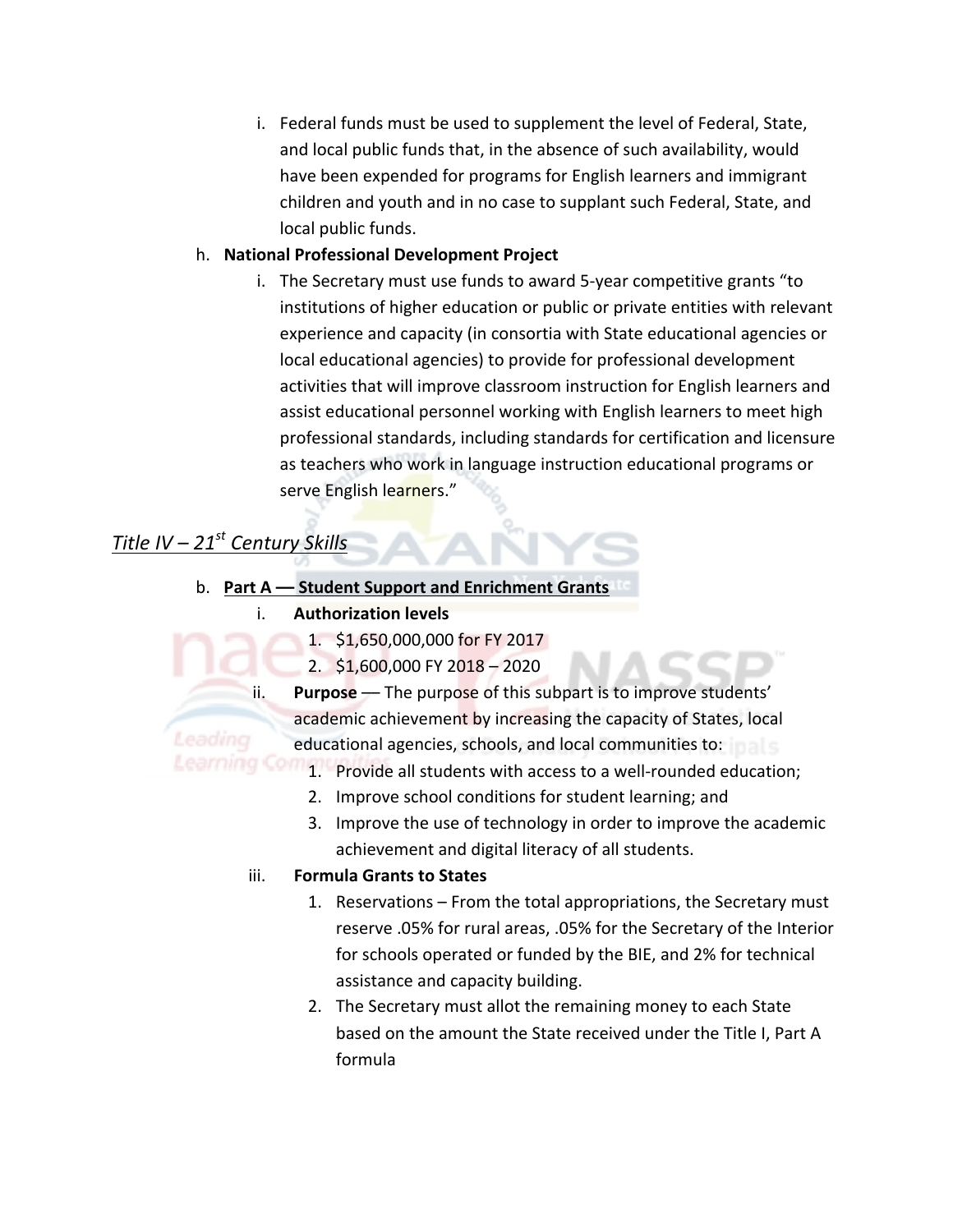3. No state can receive less than .05% of the total amount appropriated and Puerto Rico can receive up to 1% of the total

# iv. State Use of Funds

Leading

Learning Con

- i. SEAs receiving funds must reserve at least 95% for sub-grants to LEAs, up to 1% for administrative costs, and the remainder for State Activities
- ii. Special Rule  $-$  a state that receives a grant for FY17 may use the amount available after the reservations to cover part or all of the fees for accelerated learning exams taken by lowincome students during the 2016-17 school year
- v. **State Activity Funds** Can be used to for supporting LEAs in providing programs that:
- vi. **Well Rounded Programs** Offer well-rounded educational experiences to all students including females, minorities, ELs, children with disabilities, and low-income students, which may include:
	- 1. Increasing student access and improving engagement in high quality courses in STEM and computer science, music and the arts, foreign languages, accelerated learning programs, American history, environmental education, or other programs that contribute to a well-rounded education
	- 2. Reimbursing low-income students to cover parts or all of the costs of accelerated learning fees
- vii. Safe and Healthy Schools –– Foster safe, healthy, supportive, and drug free environments that support student academic achievement; which may include:
	- 1. Coordinating with LEAs and consortia implementing a youth PROMISE plan to reduce exclusionary discipline
	- 2. Supporting LEAs to implement mental health awareness and training programs related to students with mental health issues, crisis training, and de-escalation training, as well as supporting the expansion of coordination and resources for school-based counseling and mental health programs
	- 3. Providing resources that are evidenced based addressing ways to integrate health and safety into athletic programs; and
	- 4. Disseminating best practices to promote student safety and violence prevention
- viii. **Supporting Technology** –– Increase access to personalized, rigorous learning experiences supported by technology by:
	- 1. Providing technical assistance to improve the ability of LEAs to-
		- a. Identify and address technology readiness needs, including infrastructure and access (devices, access to libraries,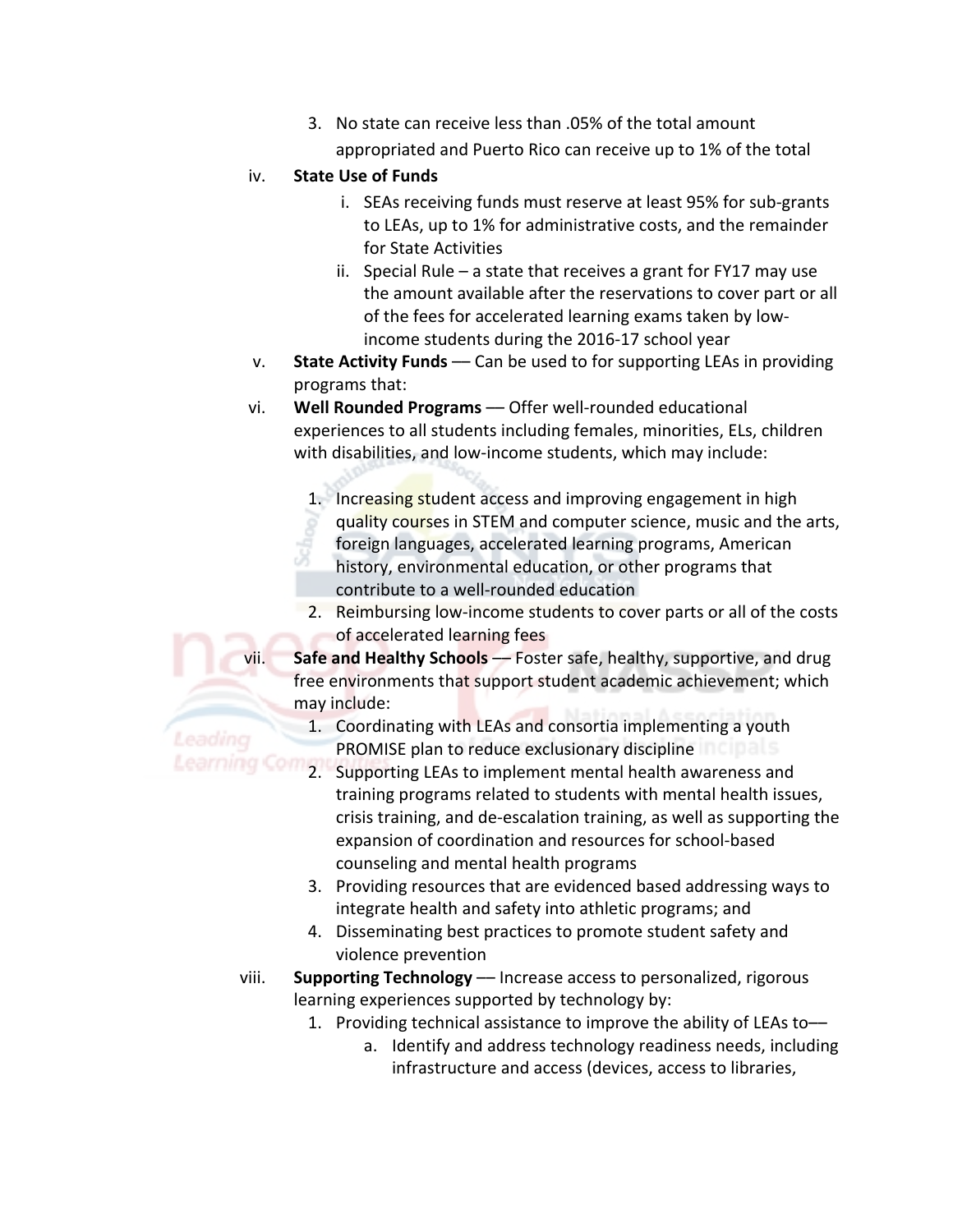connectivity, operating systems, software, related network infrastructure, and data security)

- b. Use technology, consistent with the principles of universal design for learning, to support the learning needs of all students
- c. Build capacity for principals, other schools leaders, and LEA administrators to support teachers in using data and technology to improve instruction and personalize learning
- d. Supporting schools in rural and remote areas to expand access to high-quality digital learning opportunities
- e. Developing or using strategies that are innovative or evidence-based for the delivery of specialized or rigorous academic courses
- f. Disseminating promising practices related to technology instruction, data security, and the acquisition and  $\blacksquare$  implementation of technology tools and applications
- g. Providing teachers, paraprofessionals, school librarians and media personnel, and administrators with the knowledge and skills to use technology efficiently
- h. Making instructional content widely available through open educational resources

# ix. **Allocations to LEAs**

Leading

- 1. The SEA must allocate funds to LEAs based on the Title I, Part A formula and no LEA may receive less than \$10,000
- 2. LEAs receiving more than  $$30,000$ 
	- a. Must complete a "Needs Assessment" that analyzes
	- b. Access to, and opportunities for, a well-rounded education for all students;

Learning Communics, school conditions for student learning in order to create a

- healthy and safe school environment; and
- d. access to personalized learning experiences supported by technology and professional development for the effective use of data and technology.
- 3. LEAs must use at least 20% of funds for one activity under wellrounded provisions
- 4. LEAs must use at least 20% of funds for one activity under safe and healthy provisions
- 5. LEAs must use the remainder for well-rounded, safe and healthy, or supporting effective technology programs
- 6. LEAs receiving less than \$30,000 can use funds for any of the 3 activities under the well-rounded, safe and healthy, or supporting effective technology provisions
- 7. All LEA's receiving allocation cannot use more than 15% of funds received for technology infrastructure, including purchasing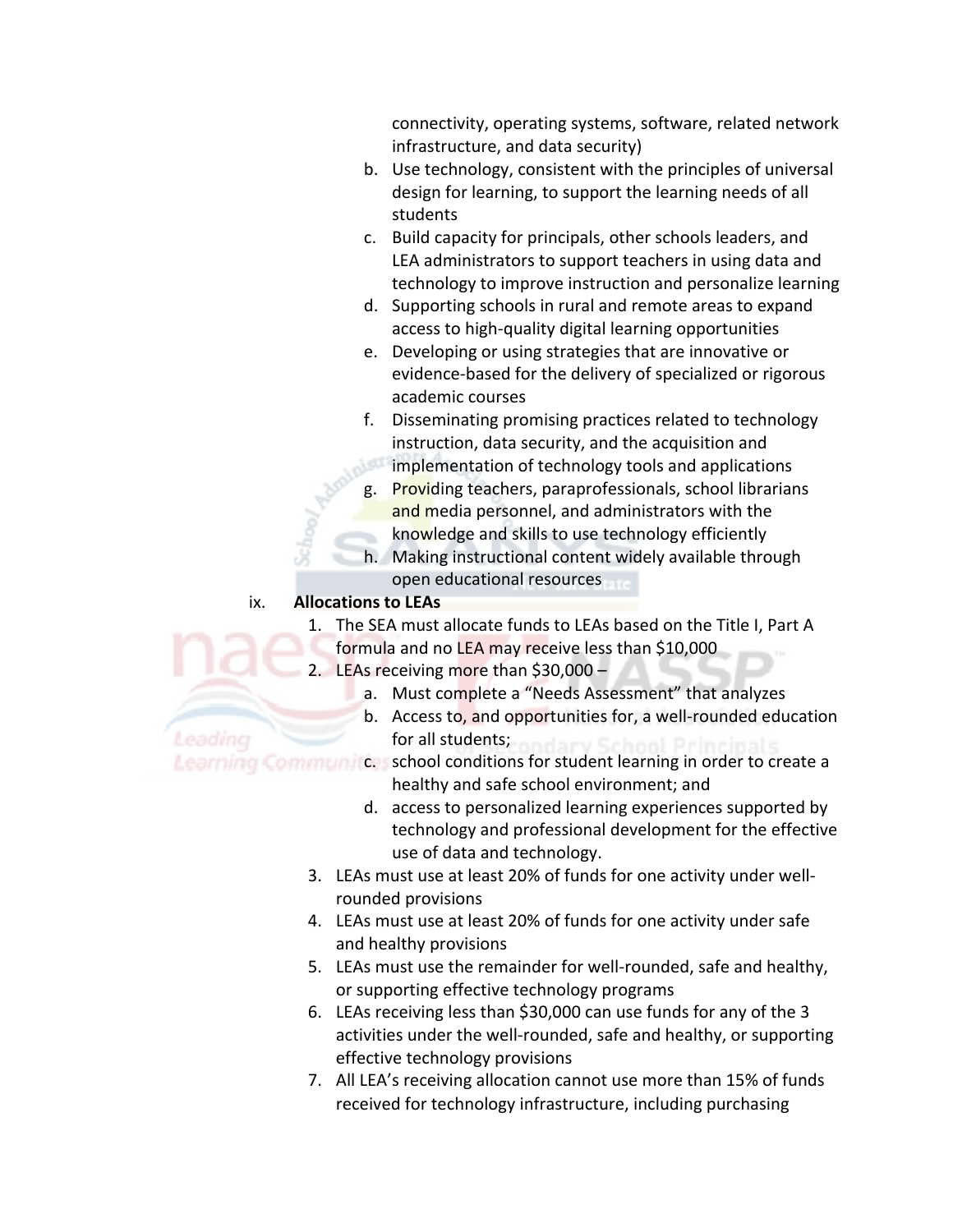devices, equipment, and software applications in order to address readiness shortfalls

c. **Key Definitions**

Leading

- i. **Blended Learning** The term 'blended learning' means a formal education program that leverages both technology-based and face-to $face$  instructional approaches—
	- 1. That include an element of online or digital learning, combined with supervised learning time, and student-led learning, in which the elements are connected to provide an integrated learning experience; and
	- 2. In which students are provided some control over time, path, or pace.
- ii. **Digital Learning** –– The term 'digital learning' means any instructional practice that effectively uses technology to strengthen a student's learning experience and encompasses a wide spectrum of tools and practices, including:
	- $1.$  Interactive learning resources, digital learning content (which may include openly licensed content), software, or simulations, that engage students in academic content;
		- 2. Access to online databases and other primary source documents;
		- 3. The use of data and information to personalize learning and provide targeted supplementary instruction;
		- 4. Online and computer-based assessments; Assertial final
		- 5. Learning environments that allow for rich collaboration and
- Learning Communication, which may include student collaboration with content experts and peers;
	- 6. Hybrid or blended learning, which occurs under direct instructor supervision at a school or other location away from home and, at least in part, through online delivery of instruction with some element of student control over time, place, path, or pace; and
	- 7. Access to online course opportunities for students in rural or remote areas

# d. Part B - 21<sup>st</sup> Century Community Learning Centers

# i. **Authorization Levels**

- 1. \$1,000,000,000 for FY 2017
- 2. \$1,100,000,000 for FY 2018 2020
- ii. **Allotments**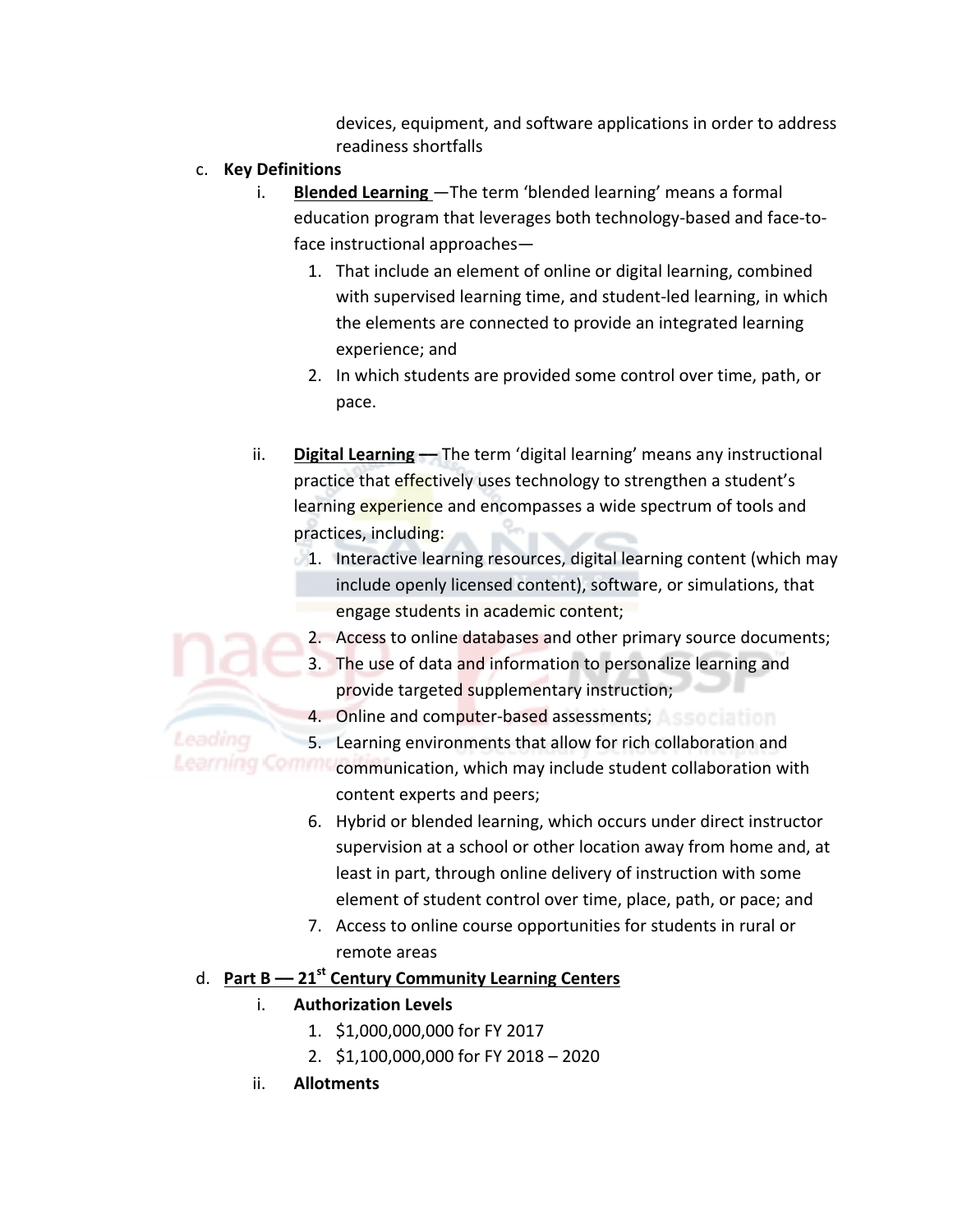- 1. Secretary may reserve up to 1% for national activities and up to 1% for the BIE and outlying areas
- 2. States will receive funds based on the Title I, Part A formula
- 3. States may use up to 2% for administrative costs, establishing and reviewing a peer review process for sub-grant applications, and awarding funds
- 4. States may use up to 5% for state activities

# e. **Part C –– Charter Schools**

Leadina

# **i.** Authorization Levels

- 1. \$270,000,000 for fiscal year 2017
- 2. \$270,000,000 for fiscal year 2018
- 3. \$300,000,000 for fiscal year 2019
- 4. \$300,000,000 for fiscal year 2020
- ii. **Funding Allotments** From the total appropriation each year, the Secretary shall reserve:
	- 1. 12.5% to support charter school facilities
		- a. 50% of this must be used to award 3 innovative
			- competitive grants
				- b. Federal share each year: 90% year 1, 80% year 2, 60% year 3, 40% year 4, 20% year 5
				- c. 5% may be used for technical assistance
				- d. Funds must be used to supplement, not supplant state and local charter financing programs
	- 2. 22.5% to carry out national activities
		- a. Up to 80% can be used for grants for the replication and expansion of high quality charter schools

Learning Communi b. Up to 9% to support authorized use of local funds

- (preparing teachers and school leaders, acquiring supplies, carrying out renovations, one-time startup costs, and community engagement activities)
- c. Remainder of funds to disseminate technical assistance, best practices, and evaluations of the charter school and student achievement.
- d. Remaining 65% for sub-grants to high-quality charter schools
- e. The Secretary and State entities may use a weighted lottery to award sub-grants

# iii. **State Use of Funds**

- 1. 90% of funds must be use for sub-grants to high-quality charter school programs
- 2. 7% must me used for technical assistance
- 3. No more than 3% can be used for administrative costs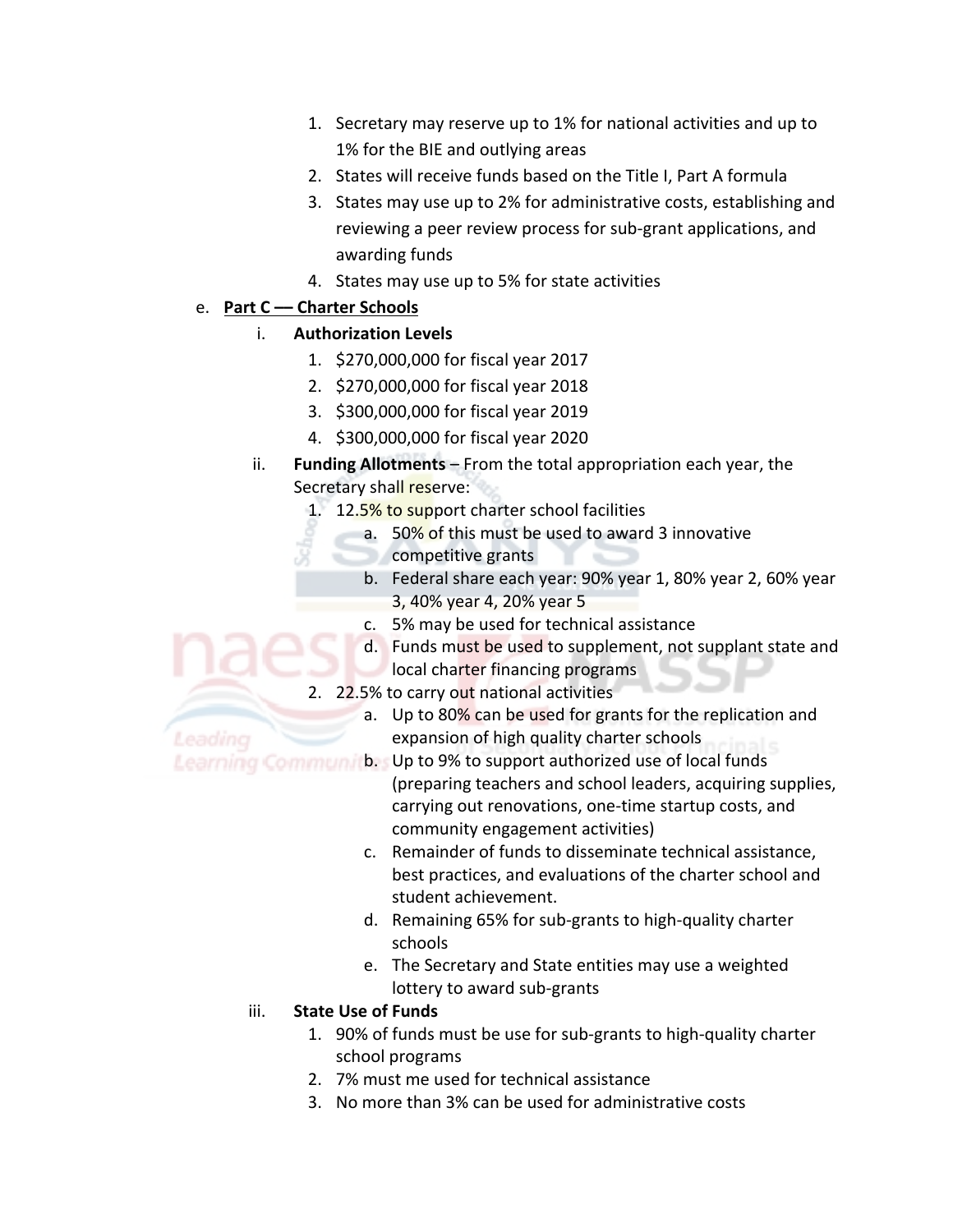# iv. **Grant Periods and Awards**

- 1. State grants  $-5$  years
- 2. Sub-grants  $-5$  years, no more than 18 months for planning and design
- 3. The Secretary must award at least 3 grants in the first year funds are appropriated and fully obligate the first two years of funding
- 4. Sub-grants awards must be distributed throughout different areas including urban, suburban, and rural

# f. **Part D –– Magnet Schools Assistance**

- i. Authorization levels
	- 1. \$94,000,000 for fiscal year 2017
	- 2. \$96,820,000 for fiscal year 2018
	- 3. \$102,387,150 for fiscal year 2019.
	- 4. \$108,530,379 for fiscal year 2020
- ii. The Secretary may reserve up to 1% for technical assistance

# g. **Part E** – **Family Engagement in Education Programs**

# i. **Authorized Grants**

- 1. Statewide Family Engagement Centers
- $2.$  At least \$500,000
- 3. Entities receiving grants must demonstrate they are matching a portion of the services through non-Federal contributions
- 4. The Secretary may reserve 2% for technical assistance by competitive grant or contract for the establishment, development, and coordination of the centers

# h. Use of Funds – Funds must be used to:

Leading

i. Provide training and technical assistance to State educational agencies, local educational agencies, and organizations that support family-Learning Co school partnerships, and activities, services, and training for local educational agencies, school leaders, educators, and parents";

- ii. Develop and implement, in partnership with the State educational agency, statewide family engagement in education policy and systemic initiatives that will provide for a continuum of services to remove barriers for family engagement in education and support school reform efforts; and
- iii. Develop and implement parent engagement policies

# **i.** Family Engagement In Indian Schools

- i. The Secretary of the Interior, in consultation with the Secretary of Education, shall establish, or enter into contracts and cooperative agreements with, local tribes, tribal organizations, or Indian nonprofit parent organizations to establish and operate family engagement centers
- ii.  $$10,000,000$  in FY17-20 to carry this out